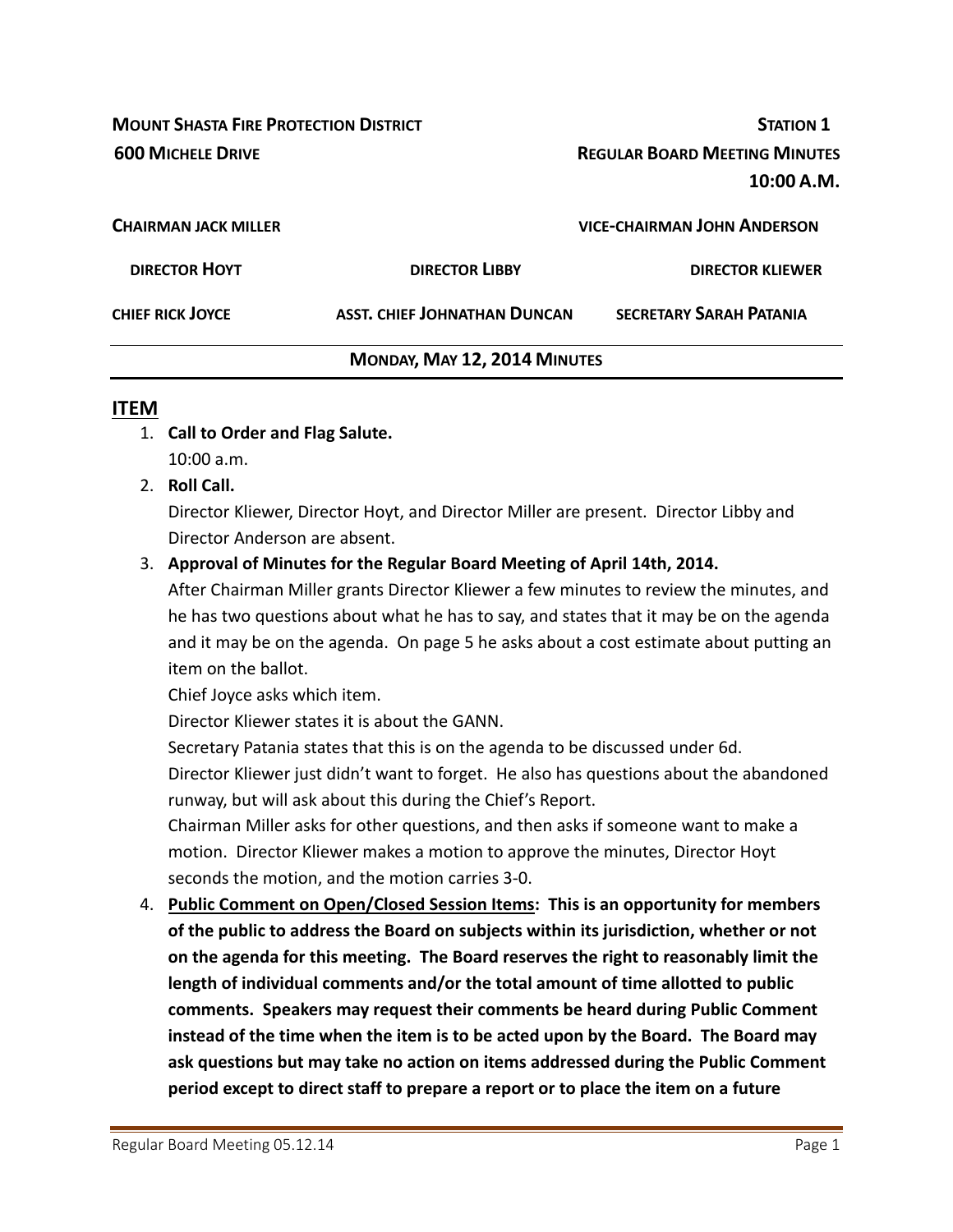# **agenda. If you desire a written response, please provide the secretary with your mailing address.**

No public is present.

Director Kliewer comments that we can read the above statement if public arrives.

#### 5. **Cash Report**

\$127,851.21 Total Inter‐fund Cash as of 04/30/14

### 6. **Old Business and Board Directives from Previous Meetings**

### 6a. **Discussion and Possible Action on reviewing progress to‐date on Stale‐Dated Warrants.—Chairman Miller/Secretary Patania**

One affidavit was received back from Nick Cervola and submitted to the auditor's office. Secretary Patania suggests that we do this on a quarterly basis, which is in line with what the auditor's office suggested. Primarily, the ones that we are still concerned with have to do with the tax issue on item 6b, and we can discuss the stale‐dated warrants specific to that item.

Director Miller agrees with the Secretary that we could do this on a quarterly basis. Director Kliewer states that he would like to see the list when it comes out from Orlyn Torafson on a quarterly basis.

(Tom Haistings arrives.)

Director Miller asks for a motion to have this item be a quarterly review rather than a monthly review.

Director Hoyt makes a motion to this effect. Director Kliewer seconds the motion, and the motion carries 3‐0.

# 6b. **Discussion and Possible Action of IRS Payroll Tax Issues that occurred in 2002‐ 2004.—Chairman Miller/Secretary Patania**

Secretary Patania states that in order to talk to the IRS, she needs a more detailed power of attorney, form 2848 from the IRS to represent the District in discussing the Civil Penalty from the 2004 period. This was from the direction of an IRS representative. Director Kliewer asks that the Board have copies, and also that it is important for the Board to stay informed on the approval of forms, because they may need to take action in a Board meeting. He then makes a motion to approve the pre‐designation of the power of attorney of Sarah Patania as an addition to Lynn Teuscher from AGT who is the primary POA.

Director Hoyt seconds the motion, and the motion carries 3‐0. Chairman Miller signs the form.

6c. **Discussion and Possible Action on extending the borders of the MSFPD, with a report from LAFCO regarding District Boundary adjustments.—Director Libby** Item is tabled until the June 2014 meeting per Chairman Miller.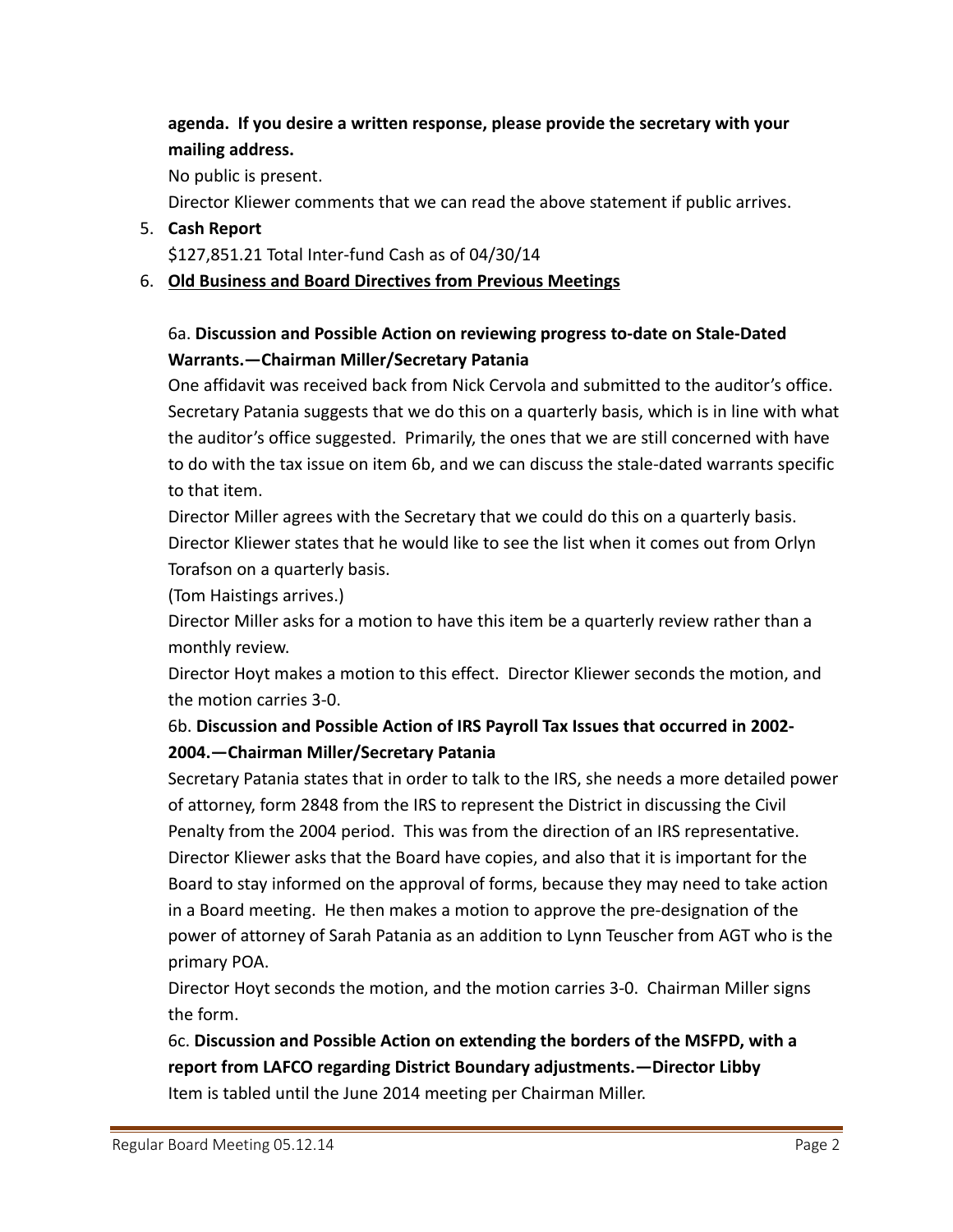### 6d. **Discussion and Possible Action regarding placing GANN initiative on the November 2014 ballot with Resolution#05122014‐A.—Director Kliewer**

Director Kliewer refers to the above resolution, and directs the Board to the copy in their agenda packets. He state that the Board needs to decide the amount that we need to increase the spending limit by. It is important to place this on the ballot every four years. He opens the discussion for what number we would like to put the GANN limit at. We have also had a budget increase because of increased building of homes, etc…in the area. We also talked about the possibility of a larger increase in what we receive because of the four year span. This is important due to the fact that in two years we anticipate revising Measure G, which Director Anderson spoke about at the last meeting. Bob Cummins gave us some information about this in March of this year, and confirms with the Secretary that this GANN limit was \$375,000. He refers to the email that Bob Cummins sent stating that this amount would be good, with the caveat to be careful if we increase the Special Assessments.

Chief Joyce states that in the Budget Meeting there was some discussion about this. He recalls that the range to set the GANN limit at was somewhere between \$425,000 and \$450,000.

Director Miller asks why we need to increase it by this amount.

Director Kliewer explains that if we have additional people building in the District, and if we increase our Special Assessments in two years, we would be over the budget at \$375,000. He states that last year our income was \$304,000 and if we add for 2% increase we would be at \$330,000 at the end of four years, with the current limit at \$375,000. He thinks he would be comfortable at \$425,000.

Tom Haistings asks what our current budget is versus revenue.

Chief Joyce states that we currently receive about \$310,000.

Secretary Patania provides the current budget to the Chief.

Chief Joyce states that to date, \$431,808 is our revenue, but it includes strike team monies, which are not taxes. State fires were \$32,000 and Fed fires were \$117,000 and these are not part of the GANN.

Director Miller asks if this would be fiscal or calendar year.

Secretary Patania states that this is for the fiscal year.

Chief Joyce reiterates that State and Federal Strike Teams are not part of the GANN limit. If we are at \$425,000 we will be safe even with the Special Assessments because they would increase the budget by \$75‐80,000. He thinks that the total was around \$142,000 and that normally we receive \$58,000 from the Special Assessment.

Director Miller asks what the projected amount is.

Secretary Patania states that she thinks it is projected to be around \$320,000.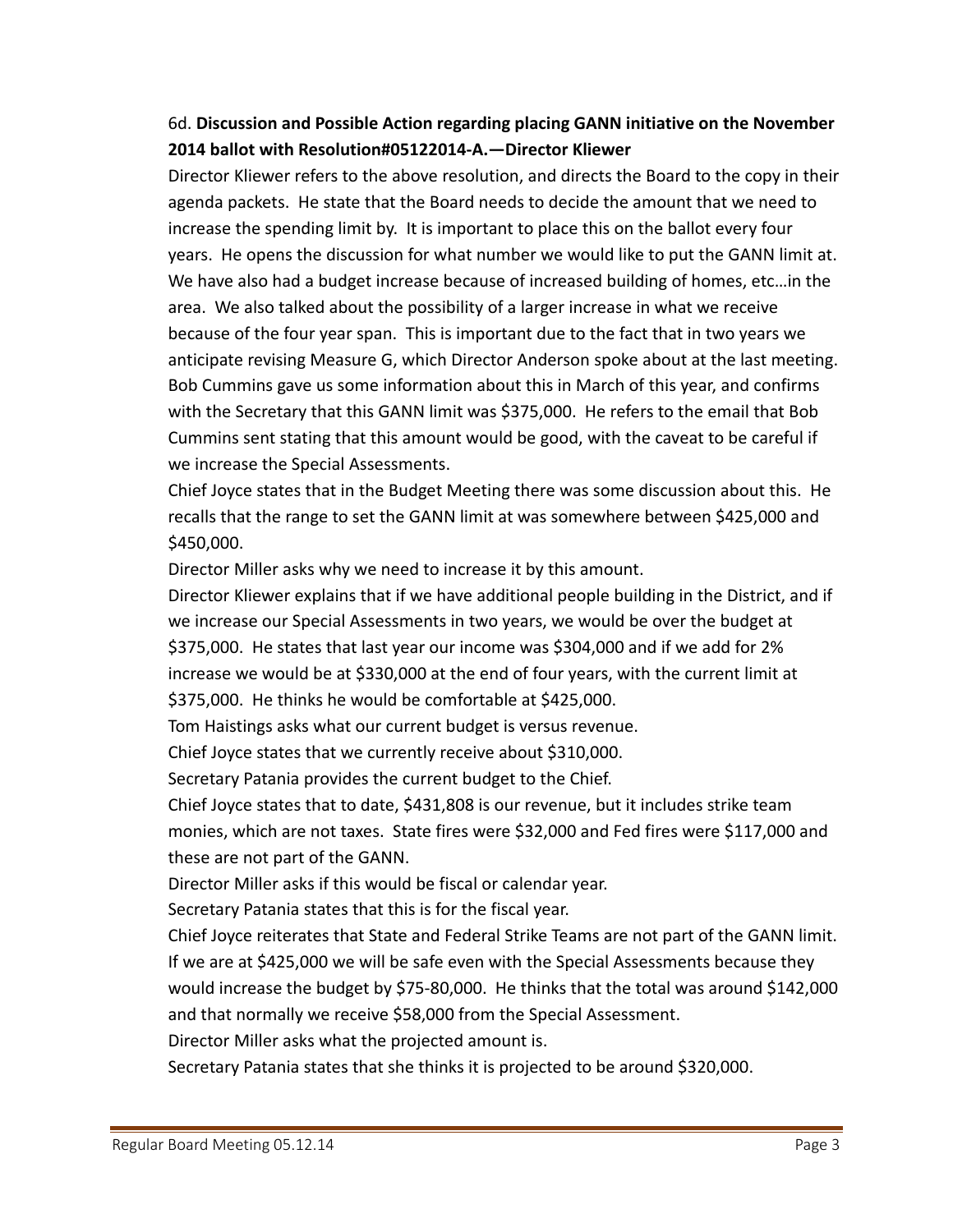Director Kliewer reviews the letter from Bob Cummins. He confirms that the \$375,000 is good, but this does not include the potential increase with the Special Assessment. Chief Joyce thinks that \$425,000 would be good until the next GANN limit increase in four years.

Tom Haistings asks if there are any repercussions to making the GANN limit too high. Director Kliewer states that this is a good comment. The GANN has never failed to be passed by a simple majority.

Tom Haistings states that if he looks at the difference and it is higher than the revenue, he is looking for a tax increase.

Chief Joyce states that this was \$375,000 was the GANN limit we had the last time. Director Kliewer does the arithmetic. He says that placing the GANN limit at \$425,000 is a 3.3% increase per year in your GANN limit, not in your income.

Chief Joyce states that this makes sense because Bob Cummins stated that we would have a 2% increase due to secured taxes, etc…

Director Kliewer thinks that \$425,000 is a reasonable amount to place on the resolution. Chief Joyce states that it is a "just in case". If we only get \$300,000 its fine, but if we get more than the amount on the GANN limit it has to go back to the voters. We educate the public with fliers showing them that it is not a tax increase, it is just permission to spend what we receive.

Tom Haistings states that the \$425,000 includes incorporating growth. We just have to educate the public that it is not a tax increase. Just to caution though.

Director Kliewer motions to establish our GANN limit at \$425,000. Director Hoyt seconds the motion.

Secretary Patania does a roll call vote; with ayes from Director Kliewer, Director Hoyt, and Director Miller participating. Motion carries 3‐0. She asks for Chairman Miller to sign.

### 6e. **Report on Fixed Asset Threshold—Chief Joyce/Secretary Patania**

Chief Joyce brings the Boards attention to the Fixed Asset Threshold that we have on file from 2005. It was set at \$2,500. He was wondering who brought this up.

Secretary Patania states that she did, because the auditor's office did not have a record of this, and she could not find any paperwork about it.

Director Kliewer notes the last sentence of the resolution says to review this every three to five years. He asks that it be put on the next agenda for review and update.

### 7. **NEW BOARD BUSINESS AND POSSIBLE ACTION**

7a. **Discussion/Possible Action on Reviewing Preliminary Budget for 2014/15 Fiscal Year.—Chief Joyce/Director Kliewer**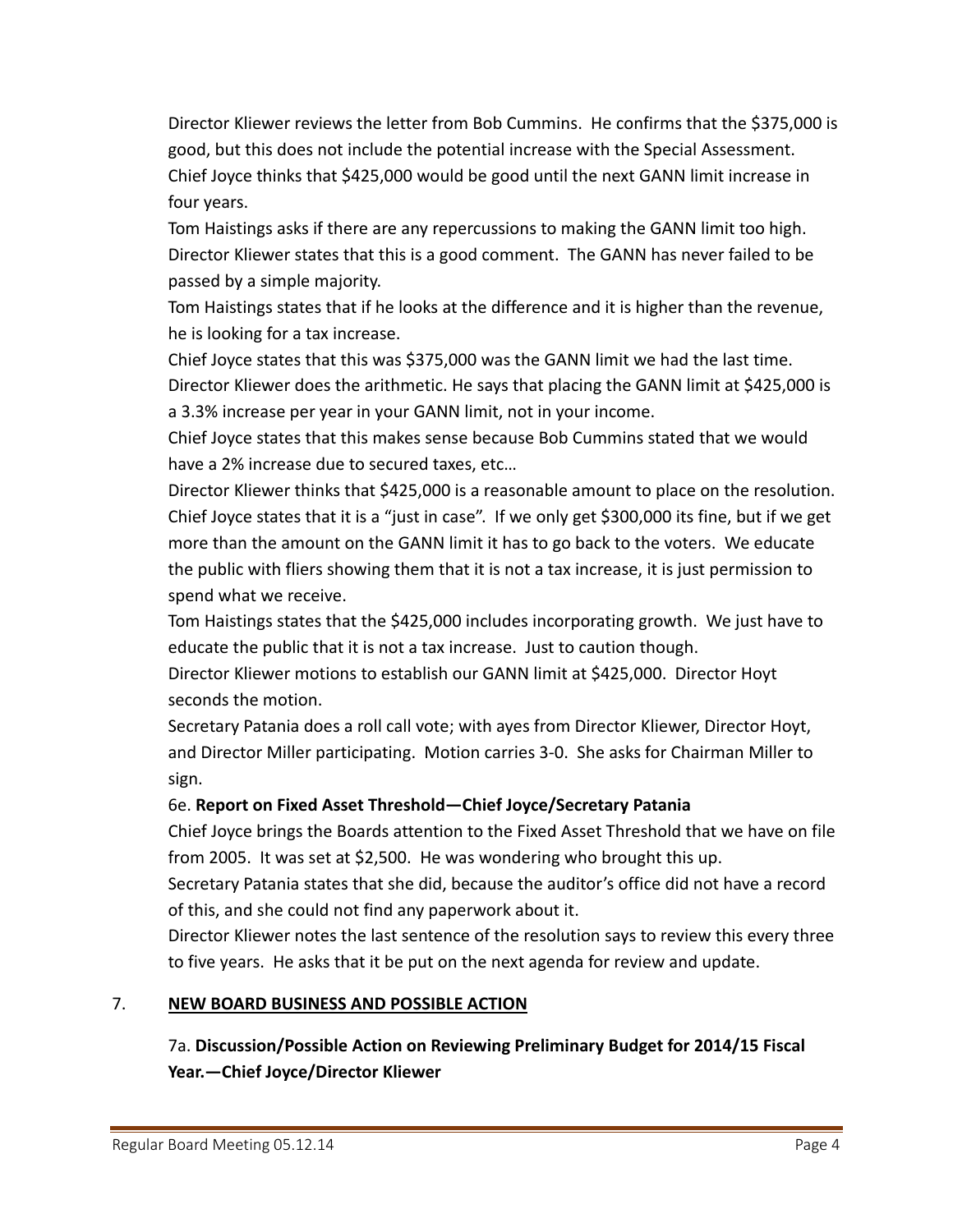Chief Joyce passes this over to Director Kliewer.

Director Kliewer states that the advisory Budget Committee which consists of himself, Director Anderson, and Chief Joyce, reviewed every item, line by line.

Chief Joyce states that the only thing the Board needs to sign is the front page so that the County Auditor's office can punch in the numbers for the 14/15 Fiscal Year. The final budget is due September  $5<sup>th</sup>$ , 2014. We need to approve the final the month before that and turn it in with the final numbers and resolution.

Director Kliewer states that the Board has a copy of the budget in front of them. He shows the total revenue, as well as labor expenses, net, and budget proposal from June 14' to June of 15'. He shows that \$3500 is the net remaining in the "savings" account at the end of the year. It is pretty slim, but there are places in the budget where there is a little extra, but technically we have spent it all.

Director Miller asks if we know what any unforeseen items might be that might wipe this out.

Chief Joyce states that could be a long list.

Director Miller states that we might have to ask for a loan.

Chief Joyce states that we have not had to do it since he has been here, but he is not sure what we might have left from Strike Teams.

Director Kliewer states that at the end of the budget meeting, the cushion is only 1%. He stated that we decreased phones, and increased workers comp. He also details that we were able to reduce the audit to one year. We also reduced training from \$7000 to \$5000. There is also a new line item for propane, for the potential costs of running the generator. Part of what ate up the cushion, is the increase in salaries, as well as the increased medical benefits.

Chief Joyce states that the final budget is not on here, and that last year the salaries look higher than this year because we had to put a strike team that we received in between the time of the preliminary and final budgets.

Director Miller then determines that it is a good time to read item #4 since Tom Haistings has joined the meeting.

Director Kliewer motions to approve the Preliminary Budget, Director Hoyt seconds, and motion carries 3‐0.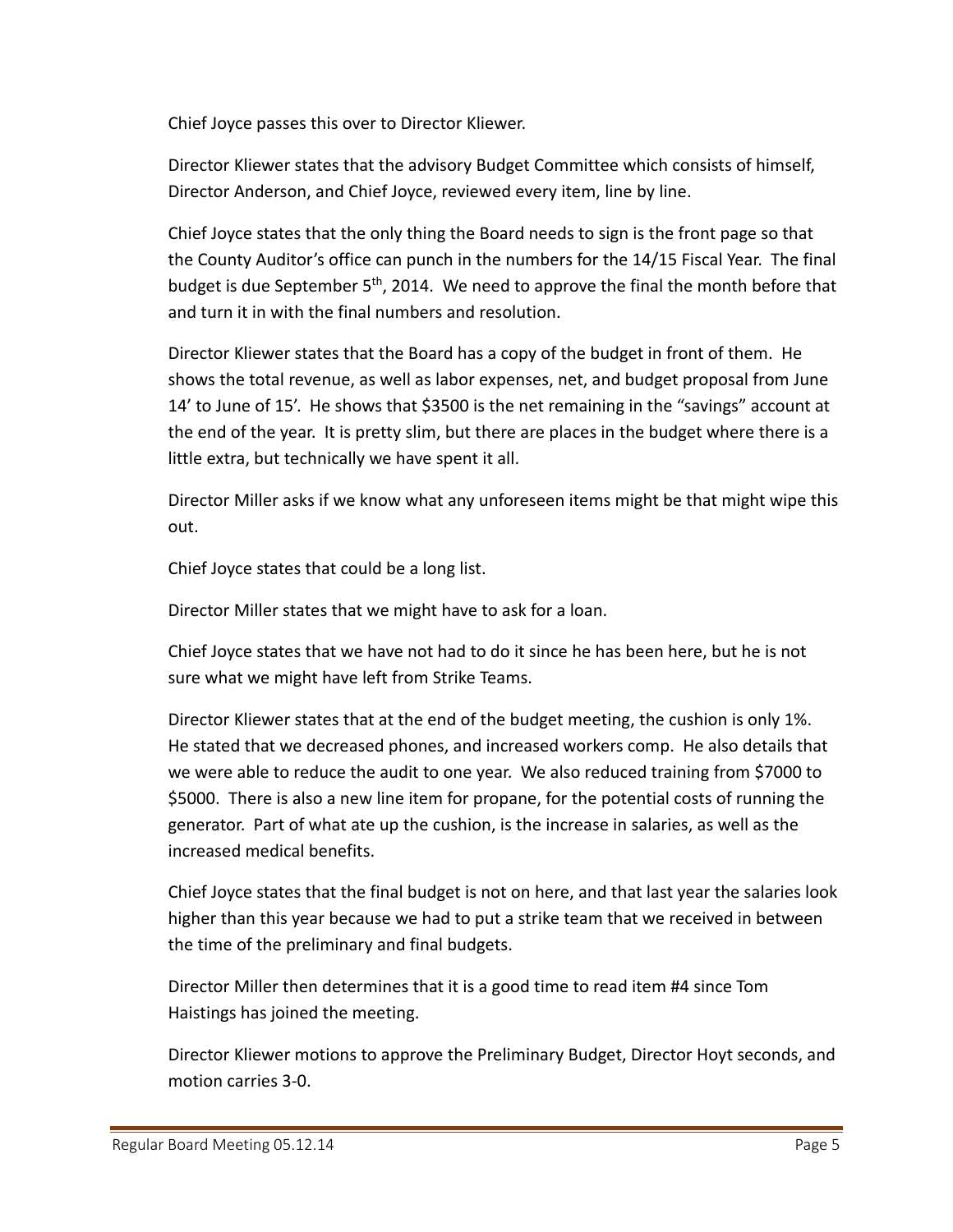# 7b. **Discussion/Possible Action to approve Resolution#05122014‐B to request upcoming election for November 4, 2014. This includes, but is not limited to discussion of the candidate statement.—Chairman Miller**

Director Miller confirmed with Colleen Setzer that the candidate statement does not usually exceed 200. This would be up to each Board to decide. He turns it over to Secretary Patania.

Secretary Patania states that this is a draft of the resolution that will need to be at the County Clerk's office by early July. She reviews the sections with the Board. The items that need to be decided by the Board are under item "C", regarding the candidate statement; whether it will be 200 or 400 words, and whether this will be the responsibility of the District or Candidate. Additional items that need to be decided by the Board are; in the event of tie do they want to pursue a lot or a runoff election, and whether or not they want the Clerk's office to handle the election. She notes that she confirmed with Colleen Setzer that putting the incumbents on the ballot for the upcoming election as well as placing the GANN initiative on the ballot will cost somewhere between \$1500‐\$2000 dollars.

Director Miller is curious about who pays for the candidate.

Chief Joyce states that in the past it has always been the District.

Director Kliewer states that in the past, it was the responsibility of the candidate.

Director Miller thinks that if a candidate wants to run, they should pay for any incurred expenses. He chose the 200 word statement, and it was out of his pocket.

Secretary Patania states that he is correct that the individual candidates paid for their statements, but the District paid to place it on the ballot. The estimate is \$1500‐\$2000 to do so. And since we are putting the GANN on at the correct time, the District will save as well. Last time it cost \$9000 to put it on a ballot because it was a special election.

Tom Haistings asks how much the candidate statement is.

Director Miller did not ask Colleen Setzer this question, and is not sure how much it would be.

### **Director Hoyt announces that she will resign from the Board December 5th, 2014.**

Director Kliewer thinks that we should do a separate vote for each item under section c. The way that it is clear to the public. He comments that this is a draft.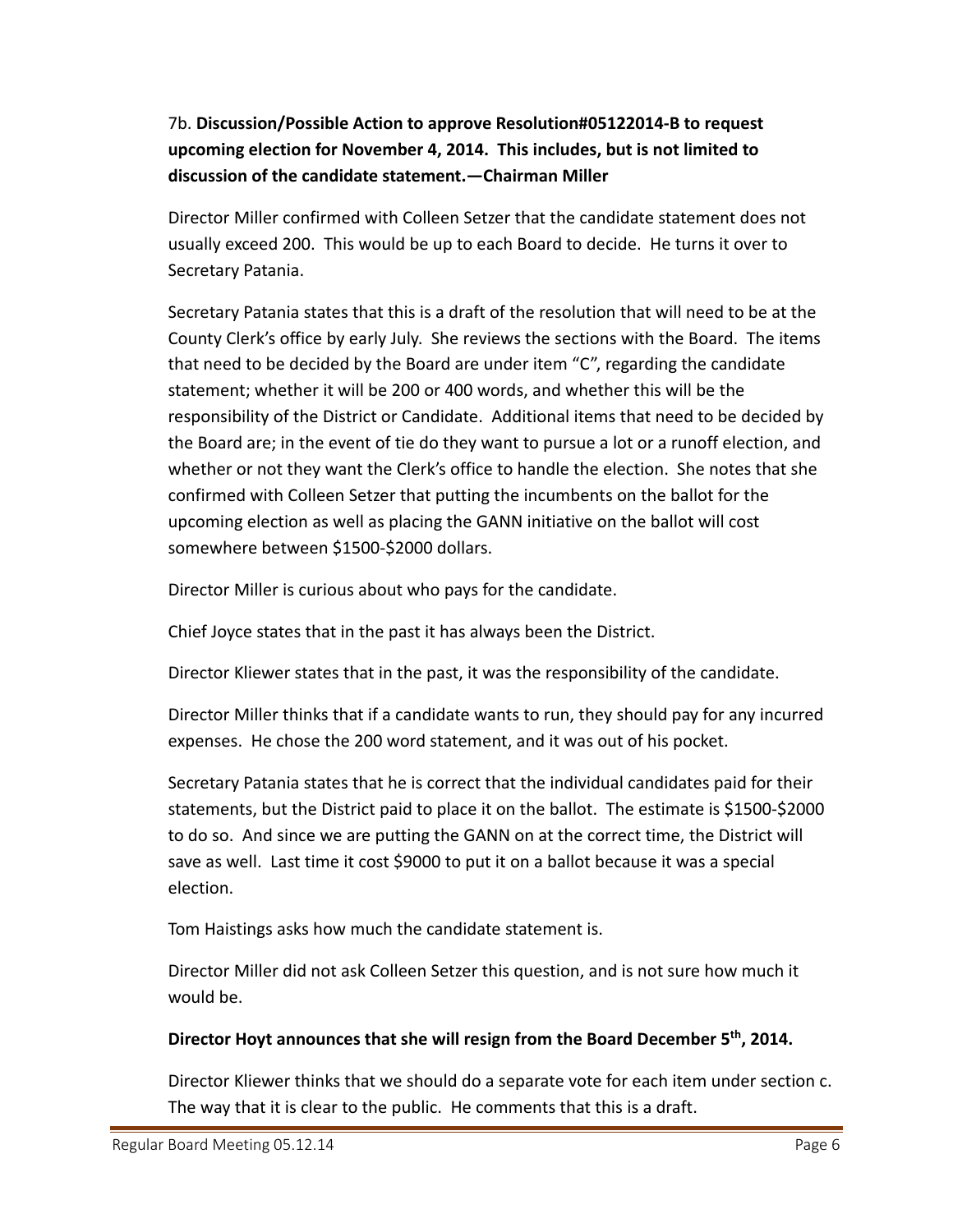Secretary Patania states that we do not have to take action on this today.

Director Kliewer reads the agenda item, and thinks that we can only approve paying for having the candidate's statement, and a limitation to the amount of words. We would be violating public trust by identifying an item on the agenda, and then voting on five or six more at one time.

Chief Joyce states that he thinks it might be a good idea to wait until June so that John Anderson, who is an incumbent, can comment and be able to vote on this item.

Tom Haistings points out that the agenda item states "*includes, but is not limited to*"

Director Miller asks Director Kliewer how he would like this on the agenda.

Director Kliewer states that he recalls years ago from County Counsel, that we want to make sure that it is clear for the Board as well as the public as well. Specifically with regard to the potential to pay for a runoff. He feels that they are distinctly different, and with our limited budget he does not want to pay for a runoff. We want to be careful. Director Kliewer would like to have the items under section c and section d; to be broken down specifically. He would like to find out the cost of a runoff vs a lot election in case of a tie, and does not want to have the District have to pay for these items. He wants these items to be clear. He wants the candidates to have to pay for their own runoff.

Tom Haistings suggests we do research, and have an educated answer at that time.

Director Miller is curious about what we did incorrectly, and why we had to swear him in twice.

Secretary Patania states that it had to do with something the County Clerk's office did incorrectly, and that she would have to look this up.

Director Miller tables this item for June hoping that Director Libby and Director Anderson can be here to be included in the discussion.

Director Kliewer suggests that Director Miller and the Secretary discuss how to break this down succinctly so that the Board can cover it next time.

Secretary Patania states that she would be happy to include all of section C & D on the next agenda.

**8. The next regular scheduled Board Meeting is June 9th, 2014.**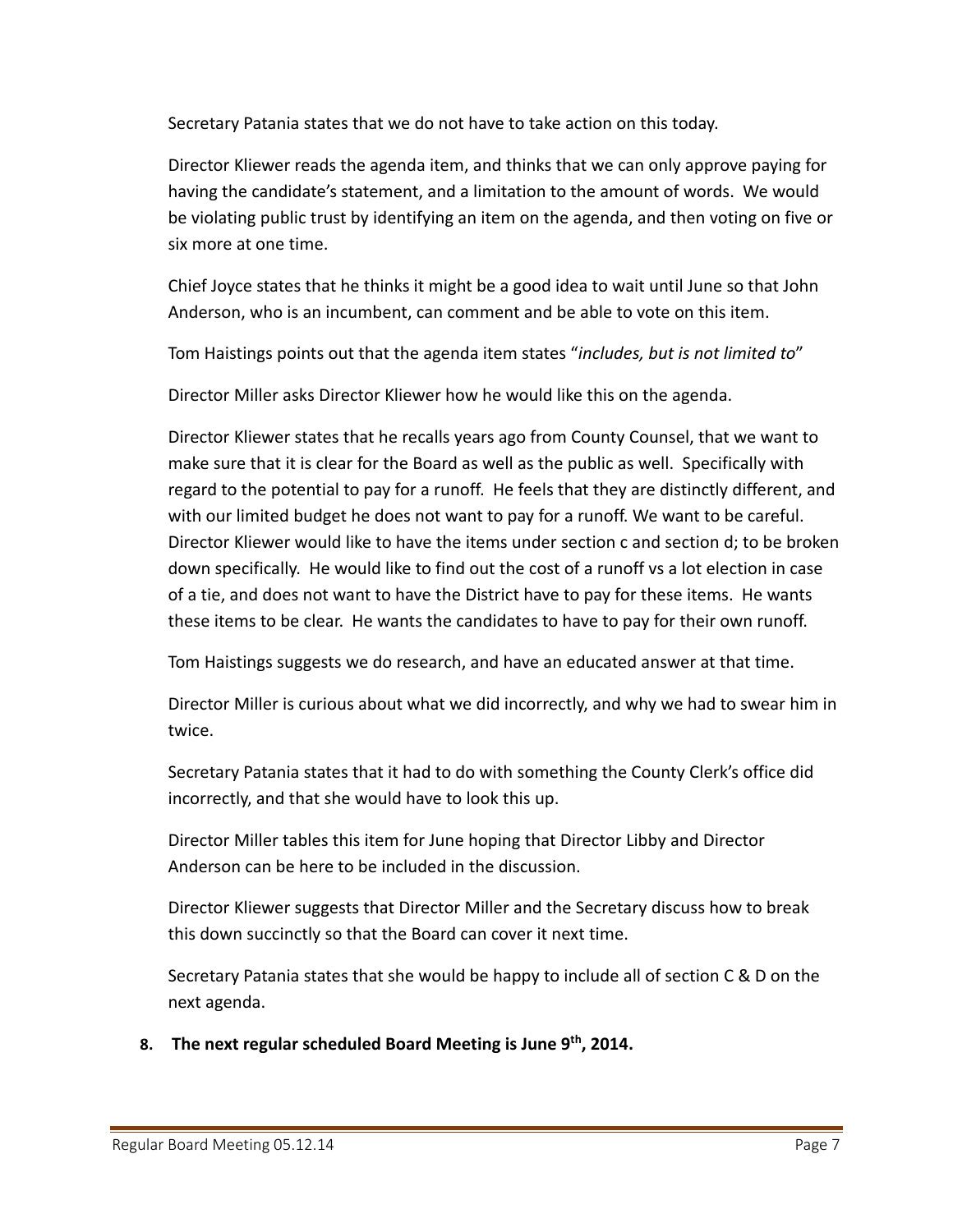### **9. Chief's Report and MSFPD Information Report to the Board—Chief Joyce**

Chief Joyce reads from the Chief's Report. (See April Chief's Report) He reports 205 hours for himself, and 185 hours for Assistant Chief Duncan. He states that Dunsmuir, Mt Shasta City, and the District completed S180, S190, and creating fire shelters. They have also been doing hose lays to get ready for fire season. He confirms with the Secretary that they posted the Seasonal opening two weeks ago in the paper. They will be doing interviews around the  $30<sup>th</sup>$  of the month, and will be having the Seasonal(s) start July 1st.

Director Millers asks why they are doing this.

Chief Joyce states that this is so he can give them overtime. He also confirms with Director Kliewer that he wanted the year at the top of the report.

Director Kliewer advises that whoever is doing the work dates it, so that the Board can review, and reminds the Board of the wonderful job that is being done here. This provides accurate information, and is a plus in your employment folder.

Director Miller states that this helps with the evaluation.

Director Kliewer is still concerned with the deployment of foam at the airport.

Chief Joyce states that he has discussed it with Chief Padilla, but that to go out to Montague is a huge expense since the Engine gets 4 miles to the gallon, etc…

Director Kliewer asks if perhaps they could discuss this at a Chiefs meeting. It would concern more than just our department.

Director Miller wonders if they can bring it up during the "Eric Hall" drills.

Chief Joyce thinks that these are being held in the middle of June, and they have a meeting about it.

Director Miller wonders if they can combine this.

Chief Joyce isn't sure that it correlates with Wild land. The intention of these drills is to get everyone current on their certification. Fed fires are starting to get picky. This includes getting a Red Card. There has to be a refresher. This is why they started doing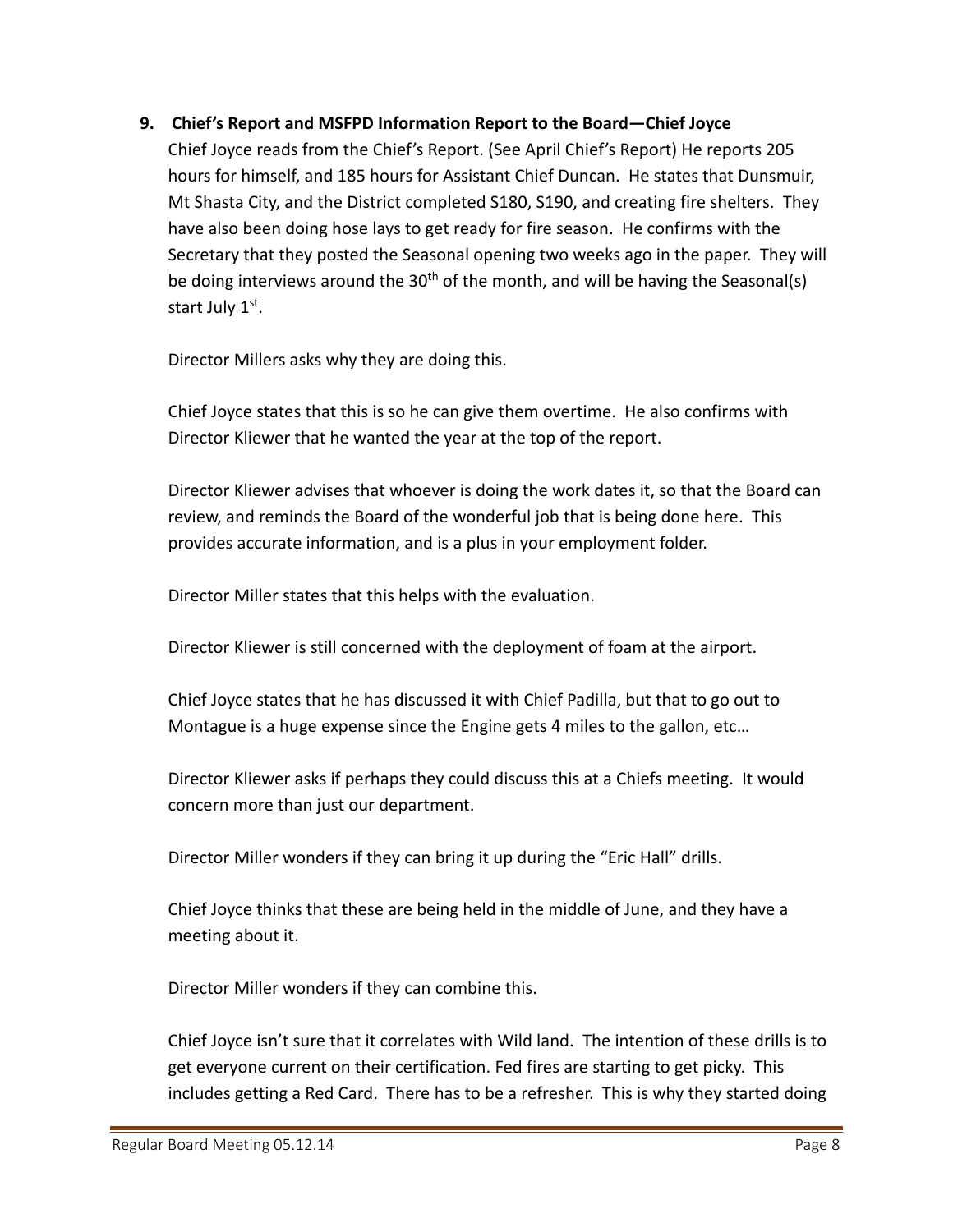this every year. He will bring it up to Harper, who is the training battalion chief for Cal Fire. He will see if she has any ideas. There are only a few engines that have the Class B foam, and we are one of them.

Director Kliewer advises to keep it small, and if it needs to be a larger participation, to move it outward.

Chief Joyce states that they have a big Hazmat event coming up in June to re‐enact the Canterra Loop spill.

Director Kliewer states that we have set the pace for a while, and we want to stay in the lead position of encouraging other entities to take this seriously.

Tom Haistings adds that the Chief's report barely scratches the surface of all the training. He has just completed the Command 1A, B, &C, Fire Prevention, they also have their volunteer academy going, and right now he is taking Fire Management for his officer certification. There is an extensive education, and that Rick and Jonathan have been principles involved in this training.

Chief Joyce states that the three agencies in South County‐Dunsmuir, Mt Shasta, and the District are active in getting these trainings done to complete these certifications.

Director Kliewer refers to doing a large article to show our inter‐connectedness.

Chief Joyce states that Dan Padilla from Dunsmuir is for it, but he has not talked to Matt Melo about it yet. Perhaps they can have a quarterly article. Also, Chief Melo is pushing toward going to do a JPA for one department with two budgets so that they can respond to all calls in the City. His City Council is all for it. Our five responders per call is the same with the City. They are understaffed as well.

Director Miller asks if we would share expenses.

Chief Joyce states that it would be on department with two budgets so that neither entity gets neglected. We would keep it to one department, but we would have our own budgets. The JPA is pushed more towards having something in writing for liability. This helps if a district firefighter goes on a city engine, and vice-versa. This is similar in the Strike Teams. It is still a while out, but something we are looking at.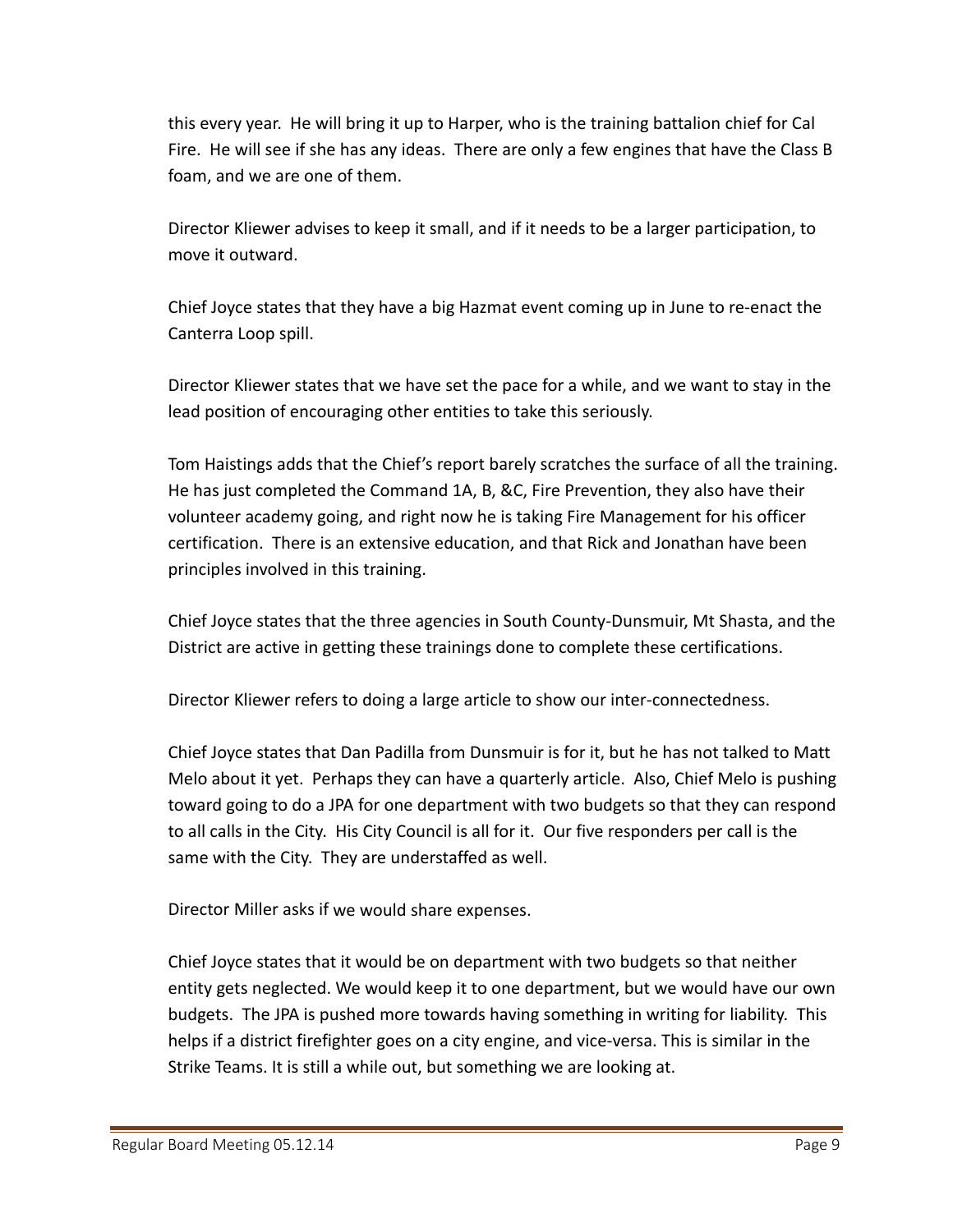Director Miller wonders about the liability.

Chief Joyce states that it is written in our agreement that whoever is on our engine is covered by our liability insurance.

Director Kliewer asks that the item in relation to the JPA….perhaps we will think about it.

Chief Joyce states that when he has more information he will bring it forward. Mark Marshall from the GSRMA knows how to do this, and we are just feeling it out to see where it is going to go. Chief Joyce states that this would be like an auto-aid, where any entity could back out at any time.

Director Miller asks the Secretary about why we don't have a report from the Safety Committee.

Secretary Patania reminds that Chairman that last month it was decided that this is an internal committee that will report to the Chief on a quarterly basis, and he will report out during his Chief's report.

Director Kliewer asks about updates on new equipment, i.e., a quad or something that we could share to provide faster access to people.

Chief Joyce states that this is something that we would have to get through a grant, and we would keep it at the City yard. He hasn't looked into budgeting for this.

Director Kliewer is concerned about camping season, and does not need to leave to Cal Fire, or the Forest service.

Chief Joyce states that obtaining a boat is not an issue. We have permission to take a pontoon boat from the camp hosts. The big thing is drive time from here to the docks. Who owns the walking trail?

Tom Haistings states that it is Siskiyou County. You can get a motorcycle out there, but not a quad. There are a lot of drop‐off points.

Chief Joyce adds that they need to walk it and map it. 90% of the time, people who are walking out there, don't know where they are.

Director Kliewer asks about putting markers on the trail.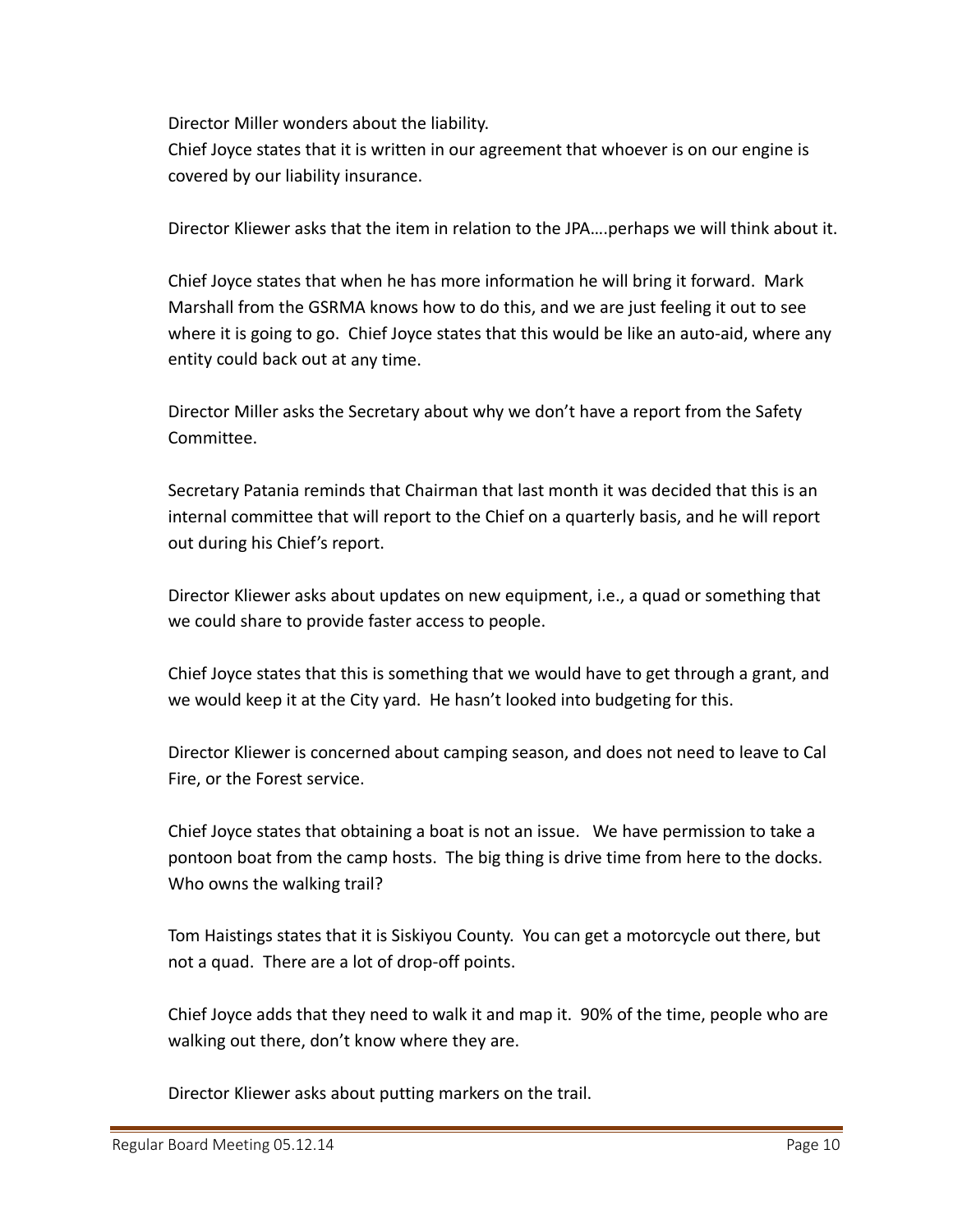Tom Haistings adds that the trail association would need to be asked about this.

Chief Joyce states that Jonathan likes to hike so it would be good for him.

#### **10. Discussion and Possible Action on Accepting Donations.**

None.

#### **11. Mt Shasta Fire Protection District Newspaper article—Monthly Review**

Director Kliewer thinks that having a quarterly article would be good to have, and include other entities in. Previously communities were isolated from each other, and smaller. Now we are South County, and we have a different identity. This promotes the connected‐ness.

### **12. Fund Transfers**

*\$1706.32 from 560200 to 762100. \$512.00 from 560200 to 623100 \$808 from 560200 to 762100 \$6,476 from 540800 to 624120*

#### **13. Payment of the Bills**

Director Kliewer motions to pay the bills and Director Hoyt seconds the motion. Motion carries 3‐0.

Director Kliewer states that battery purchases are expensive.

Chief Joyce states that normally we get a donation from Duracell, but that this year we did not receive any. The AA's are for the radio, SCBA packs, etc…

Director Kliewer also notes a journal for \$295.

Secretary Patania comments that this is for dispatch fees, and the County auditor does this by automatic transfer.

Director Kliewer suggests that we write a letter to Duracell asking that we appreciated their donations in the past, and are they considering donations in the future, or do they have a reduced fee for volunteer districts? Rather than buying the batteries retail. He feels it would be worth the letter.

### **14. Board Comments and Questions: At this time, members of the Board may ask questions of staff, request that reports be made at a later date, or ask to place an item on a subsequent agenda on any subject within the Committee's jurisdiction. In addition, the Board members may take this opportunity to make comments on any topic that is not on this agenda; however, no deliberation may be conducted and no decision may be made on such topics.**

*Director Kliewer directs his comment to the Chief. He has not been paying attention to the July 4th activities and would like an update.*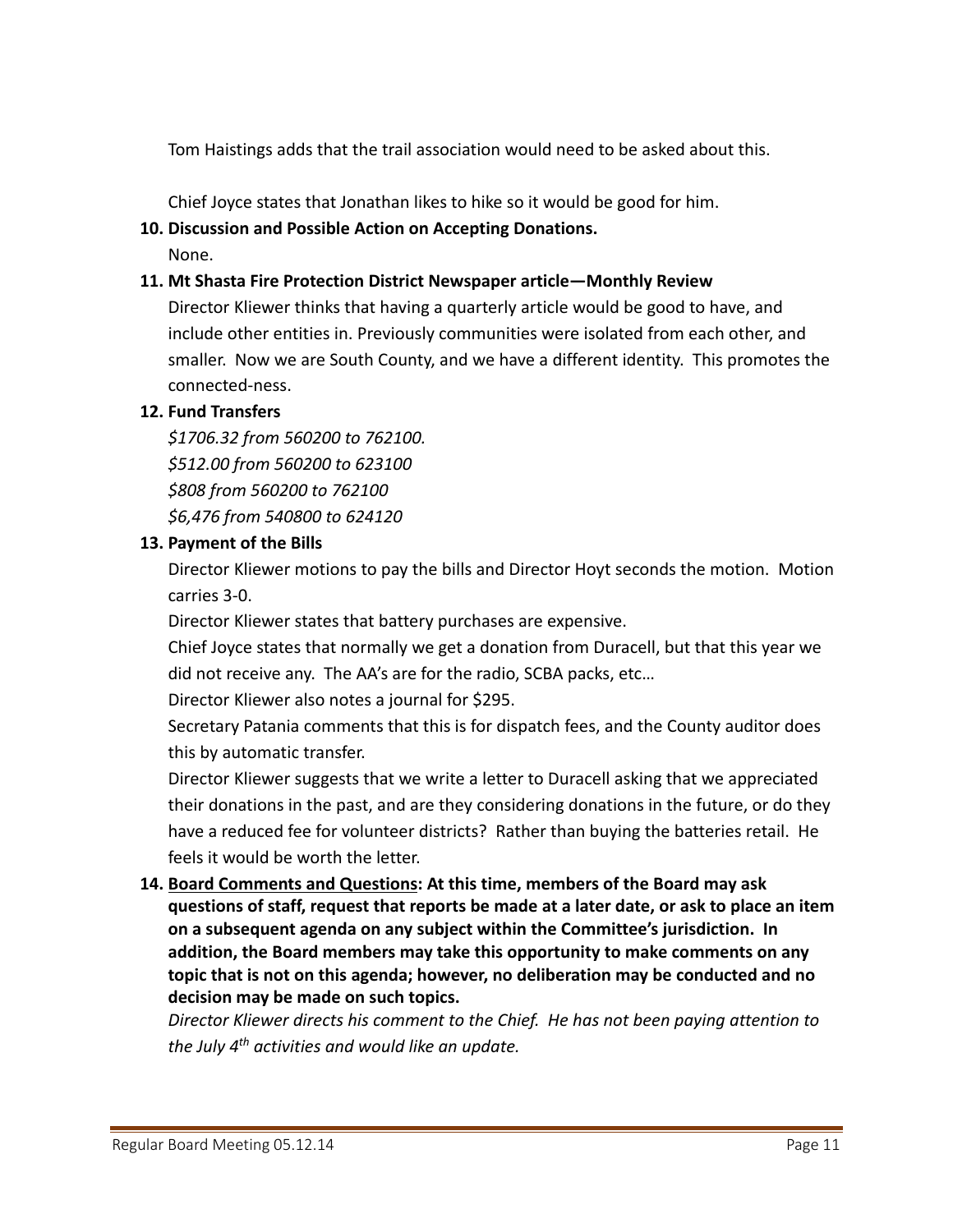Tom Haistings states that this year it will be the same as previous years. They will still be *working on trying to put it in town, but the permit process has been interesting. The Executive Director has retired. It costs \$25,000 to do the fireworks at Lake Siskiyou. He anticipates the amount being less if they move it into town. The campground likes the amount of people that come.*

*Director Miller states that he has attended one. He confirms that there has never been one in the city.*

*Tom Haistings states he has only done fireworks for one event in town about 10 years ago. He is hoping to launch them from the high school. It gives several ingress/egress routes and would consolidate resources. He thinks it is a disaster waiting to happen over there. We had 5,000 people at the campground last summer. This is why we need emergency plans. If something goes bad at the campground, we will be on world news. It won't be from the fireworks themselves, but the amount of people in one spot. Estimate 1‐2,000 people on the shorelines. About 10,000 people on S. Old Stage road, and W.A. Barr road. When you spread traffic out, there is a multiplier effect that takes place. He also hopes for people to recognize the economic advantage of having fireworks in town. It brings people into the city. It moves the vendors to Shastice Park, and have music at three different venues without impacting the main boulevard. He wants it to be a destination event, where people can walk from numerous hotels. This would be like something he does in Rocklin—10 to 15,000 people per night in a smaller venue than we have. Moves to city and has tobacco and alcohol free venues. It provides an economic benefit, and high school boosters could benefit, etc. From a fire district standpoint, it would mitigate some problems. He has five shells going 800 feet. The permit process alone is interesting.*

Chief adds that Tom has a radius he has to keep clear, and he has to get sheriff boats. By mid-July the water will be lower than the lowest point it was at last fall. He also states *that they can take the squad down there.*

*Tom states that they have to report to CHP, Sheriff's department, etc…they are hoping for nine officers to be down here during that time. All of the fire departments are involved. Cal Fire is the one in charge this year in doing the inspection. Technically he could have forest service out there as well.* 

*Director Kliewer adds that it is an important event in the life of our fire department.*